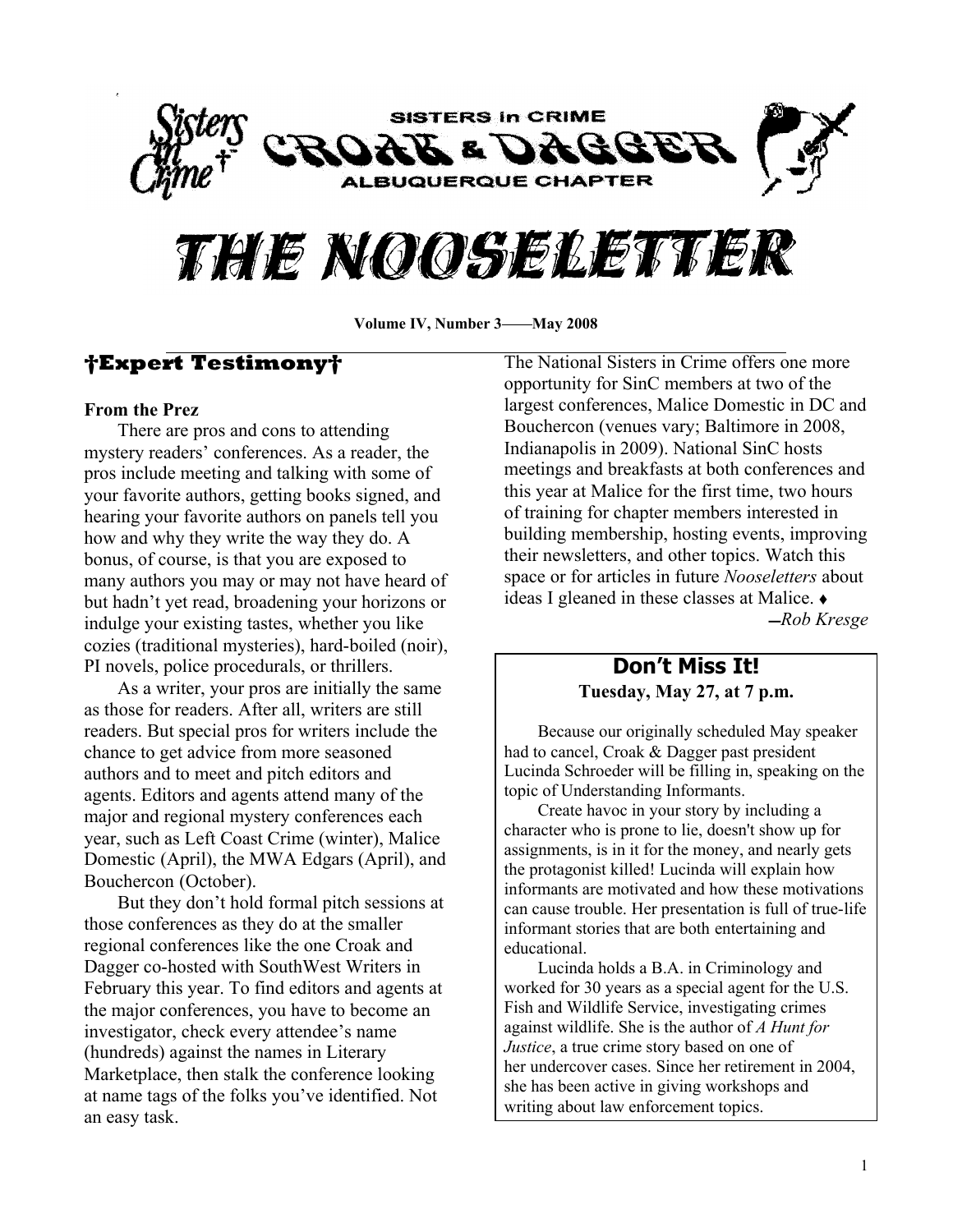# **Broaden Your Horizons at a Writers¶ Conference**

If you've never attended a writers' conference (see Rob's remarks on page 1), why not make 2008 the year you try a new adventure? Your vacation this year could be tax deductible! Here's a list of some conferences being held through August (later events in the June *Nooseletter*). For more information, check them out online or e-mail the contacts listed. (Listings from *www.blackravenpress.com/calendar.*)

#### **June 5-8**

The first ever **CrimeFest,** Bristol, England. Following the success of the one-off visit to Bristol in 2006 of the American Left Coast Crime convention, the organizers are putting on a new biennial international event called CrimeFest. Featured Guest Authors: Lee Child, Karin Fossum, Ian Rankin. Contact: *info@crimefest.com*

#### June 6-8

**Bloody Words VIII**, Toronto, Ontario, Canada. Bloody Words is Canada's oldest and largest gathering of mystery readers and authors. This year's International Guest of Honour is Carolyn Hart. Contact: *chair2008@bloodywords.com.* 

#### **June 6-8**

**Murder in the Grove**, Boise, ID. Sponsored by The Popular Fiction Association of Idaho, this popular conference has activities for both fans and writers. Guest of Honor: J.A. Jance. Master Class instructor: David Morrell. Contact: *info08@murderinthegrove.com*.

#### **June 12-22**

**International Mystery Writers¶ Festival**, Owensboro, KY. Boise, ID. Unique opportunities to discover new mysteries in the form of plays, screenplays, short stories, and children's works that have never before been professionally performed, published, or produced. Contact: *sales@newmysteries.org*.

#### **June 20-22**

**Deadly Ink Mystery Conference**, Parsippany, NJ. A small, friendly mystery convention outside New York City. (Ye editor has attended a past conference and vouches for the friendly part.) Guest of Honor: Jane Cleland. Toastmaster: Troy Cook. Contact*: info@deadlyink.com*.

#### **June 26-29**

**Book Passage Mystery Writers Conference**, Corte Madera, CA (SF Bay area). The 2008 conference is chaired by mystery writers Sheldon Siegel and Jacqueline Winspear. Contact: *kwest@bookpassage.com*

#### **July 10-13**

3<sup>rd</sup> Annual ThrillerFest, New York, NY. ThrillerMaster: Sandra Brown. Spotlight Authors: Eric Van Lustbader, Dr. Kathy Reichs, Brad Thor. Contact: *info@thrillerwriters.org*

#### **Aug 5-18**

**British Mystery and Crime Writers Summer Program**, London and Oxford, England. Explore the intriguing world of British mystery and crime writing. In London, listen to British mystery and crime writers talk about their craft, enjoy an evening at the theatre with the group, and immerse yourself in the city of Sherlock Holmes in your leisure time. In Oxford, spend an afternoon on your own and then listen to and mingle with British mystery and crime writers at the St. Hilda's Mystery and Crime weekend. Contact: *kackley@kconline.com*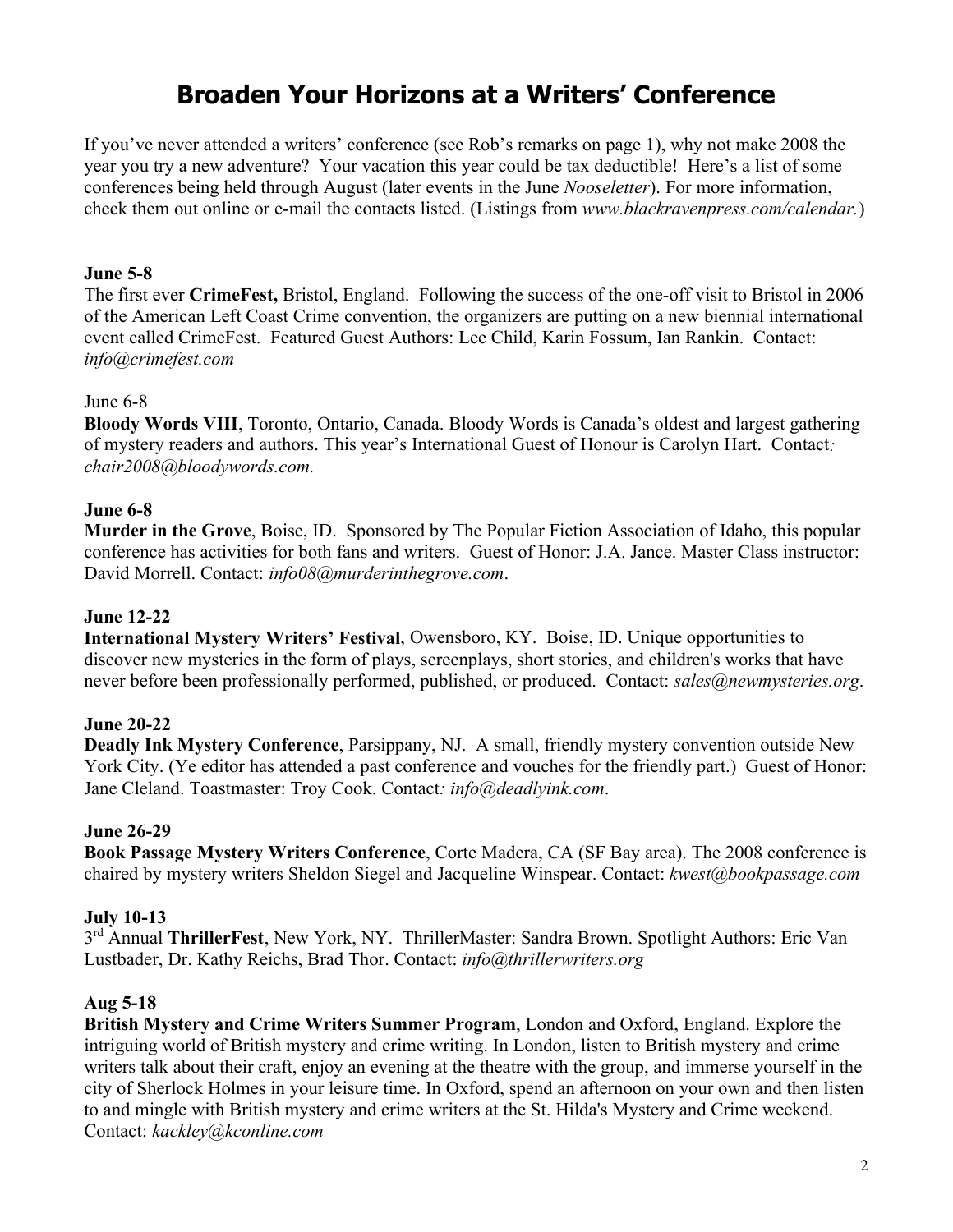# **RECYCLING**

by Carolyn Page\*

Writers must write. Like musicians or artists, we feel an obligation to create. Our tool is the keyboard rather than a violin or a palette of paints. The writer who sits idly by waiting for inspiration to hit him on the head isn't likely to succeed. We must make things happen, but first let's listen to our inner voices. Mine grows louder every day. Rather than experiencing writer's block, it's a flood of ideas, slightly disorganized, and involving many unpublished projects. Sometimes these ideas keep me awake at night, as my inner voice whispers, "Why not recycle?"

But which ideas are ripe for recycling? Being a Pisces I'm at a loss, so I list the ideas, printing in large letters on a newsprint pad: "Consider completed manuscripts!" Completed in what sense? I ask myself. Well, a beginning, a middle, and an end would be good. Face it. Are any manuscripts really finished? Some I've sent to peers for sandpapering and polishing. Others graduated to "group." A few have been rejected by editors. My best mate and I have been writing for dozens of year so we have stacks of these orphaned manuscripts lying about: his, mine, and ours. At the moment, I'm concentrating on mine.

Ratcheting up my confidence, I pore over dog-eared manuscripts. Hmm. Timing is everything, so the novel set in 1962 at Cape Canaveral just won't cut it.

Romance novels are always in, the Hallmark channel being living proof. Picture this. Missouri between 1868 and 1876 when poor Great Aunt Mary tries to survive despite TB, grass fires, Confederate renegades and a lazy poet husband. So many hardships as to render it unbelievable, though it's based on facts.

Next manuscript box. Ah-ha! How about an epistolary novel of New England education as described by teenage twin sisters who teach to earn tuition to Mt. Holyoke Female Seminary. Nah. Way too dry, unless I kill off a few girls and turn it into a mystery.

Better yet, explorer Uncle Daniel writing from the Santa Fe Trail in 1859. Problem—he survives, marries an Indian gal, and fathers 11 kids who all live to adulthood. Short on pathos. Too much success; not enough failure.

Suddenly it comes to me. Recently I've enjoyed three fictionalized accounts of women who influenced famous artists, composers and musicians in centuries past. They were a marvelous mix of fact and fiction. Now a great aunt's memoir has legs. A well-educated Boston young lady goes from nurse to dance instructor to professional photographer. After her physician father's death she flees to Europe, thanks to an inheritance, uninhibited by societal restrictions placed on lesbian ladies in Boston. Her mysterious companion has the initials E.W. If only it were Edith Wharton! Wait! Why not? Isn't that what writers do? My aunt was in Hyeres and Nice precisely when Miss Wharton was. Kismet! Now I know which manuscript to rewrite. I dust off the box and open it up.

Please don't disturb me for at least a year and a half.  $\triangle$ 

\*Carolyn Page is co-author with her husband, Ross Zarucchi (w/a Page Erwin), of *Bloodsport at Hiram Bog* (Hilliard & Harris 2007) and its sequel, *Bones of Contention, A Maine Mystery,* (Hilliard & Harris, August, 2008). Carolyn and Ross were two of the founders of the Croak & Dagger chapter

**Writer Request:** Do you have a favorite guacamole recipe? Do you know an arcane fact about guacamole? For a book of guacamole recipes (meant for Christmas presents, but who knows!), please submit recipes to Linda Triegel at *ljt23@earthlink.net*. Credits and free copy given.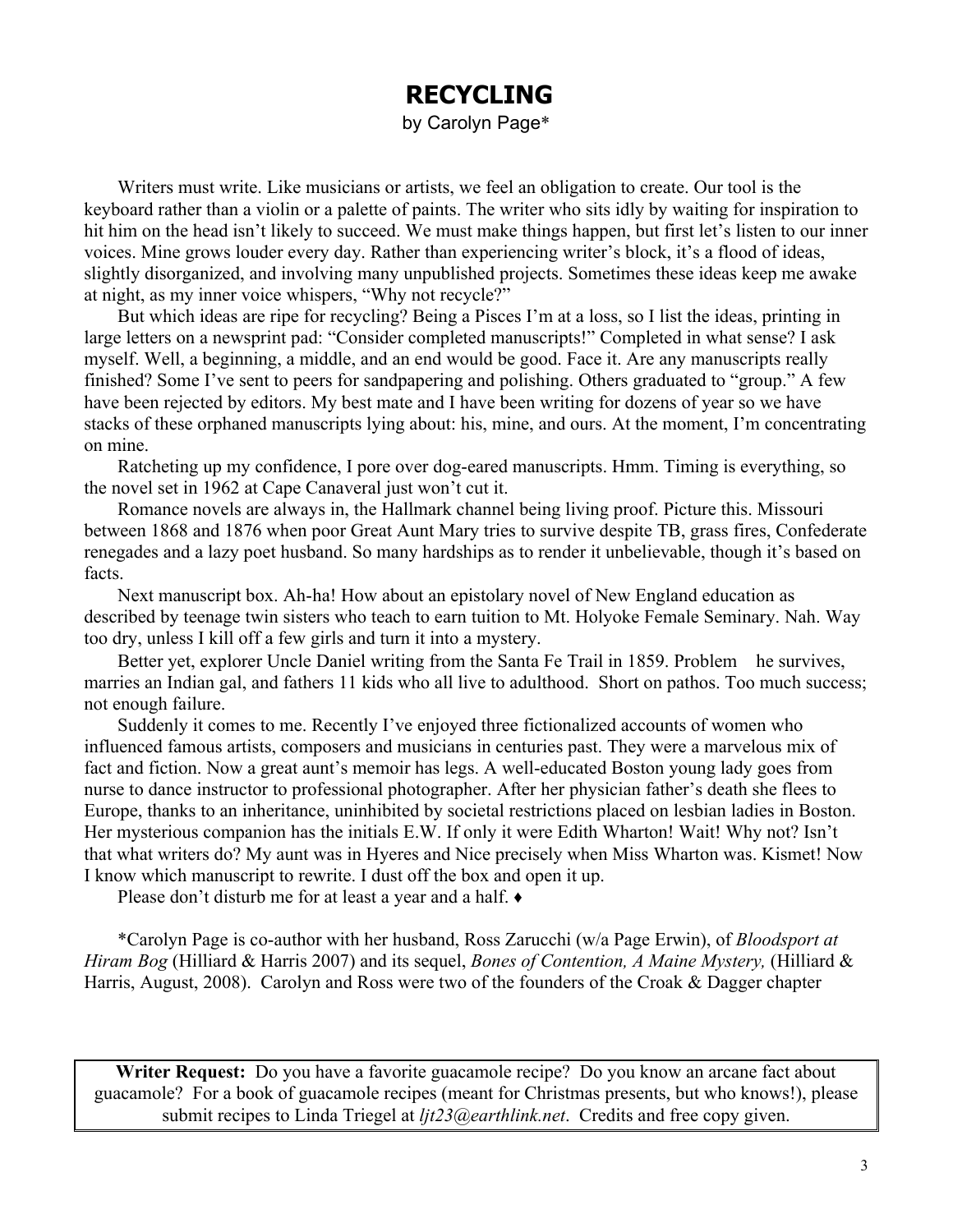# **CRIME SCENARIOS, BAD GUYS, AND OTHER FUN STUFF**

Detective Jay Barnes of the Albuquerque Police Department's Child Exploitation Detail (CED) was the compelling speaker at  $C\& D$ 's April meeting, providing both inside information about how his "pedophile detail" works and some "stuff we can use" in our writing and reading.

Instances of child abuse are reported up to 80,000 times in this country, but the number of unreported crimes is likely much higher. Child victims often do not "tell on" their abusers out of loyalty to that person, embarrassment or self-blame, or fear for the stability of their family unit.

However, there are some signs that the police know to look for in a possible victim, such as sleep problems, depression, withdrawal from family and friends, and seductiveness or unusual interest in or avoidance of things of a sexual nature. Det. Barnes stressed that not all victims are alike, so none of these signs may exist, or there may be others. "Don't put people (including children) in a box," he advised.

A pedophile targets prepubescent children and is usually someone the family knows (only 10% are strangers). They are generally men, very intelligent, well liked and respected, and will often spend money on the victim to "court" him or her. But again, "Don't put people (even pedophiles) in a box." They cross all social, racial, educational, and socioeconomic classes.

As an aside, Det. Barnes explained that most child abductions aren't really abductions. Why? Kids lie, and parents lie, kids because they think they're in trouble and don't want to get in deeper, parents because they don't want to look like bad parents or because they think the police won't look for a child if he or she hasn't been abducted.

Sex offenders often do not have a diagnosable mental illness. They do not consider themselves "child molesters." According to one pedophile, "As long as you continue to confuse loving pedophiles with monsters ... the problem will continue.... You must stop seeing kids as morons. You must accept that they  $\ldots$  are sexual!"

The CED gets the initial information about a possible child abuse case when the child tells someone or when a citizen or the CED field unit comes into contact with a "suspicious person." Reports from field officers may be termed an "incident' or "information," often because not enough information is available. When a report is sufficiently detailed, including evidence collected from a physical scene, interviews, and/or witness accounts, a suspect is advised of his rights and interviewed.

Det. Barnes described a variety of reactions from a suspect on being interrogated. Personalities emerge, dubbed "The Blubberer," "Mad Dog," "Mr. Nice Guy," "The Christian," "The Explainer," or "Mr. Confused"—all self-explanatory to an experienced crime fiction fan!

Once a case is submitted by the detective, it is reviewed by his sergeant, lieutenant, the DA's screener, and an ADA before being set up for a grand jury. The ADA may propose a plea agreement (meaning less prison time for the offender). If it is not accepted, the case goes to trial. If the plea is accepted, the last step in the judicial process is sentencing and actual prison time.

Lastly, Det. Barnes stressed that police officers cannot be put into a box either; they are human too. Some are bothered by case situations that others can tolerate more easily. Most cops like their job and will work even if they don't have to. They like people (happily working charity events and the like), are proud to serve them, and want to send the bad guys to jail. That makes them look good—and feel good.

NOTE: Det. Barnes kindly provided a comprehensive handout as well as his e-mail address. If you were not at the April meeting and want more information or to contact him, see Rob Kresge.  $\bullet$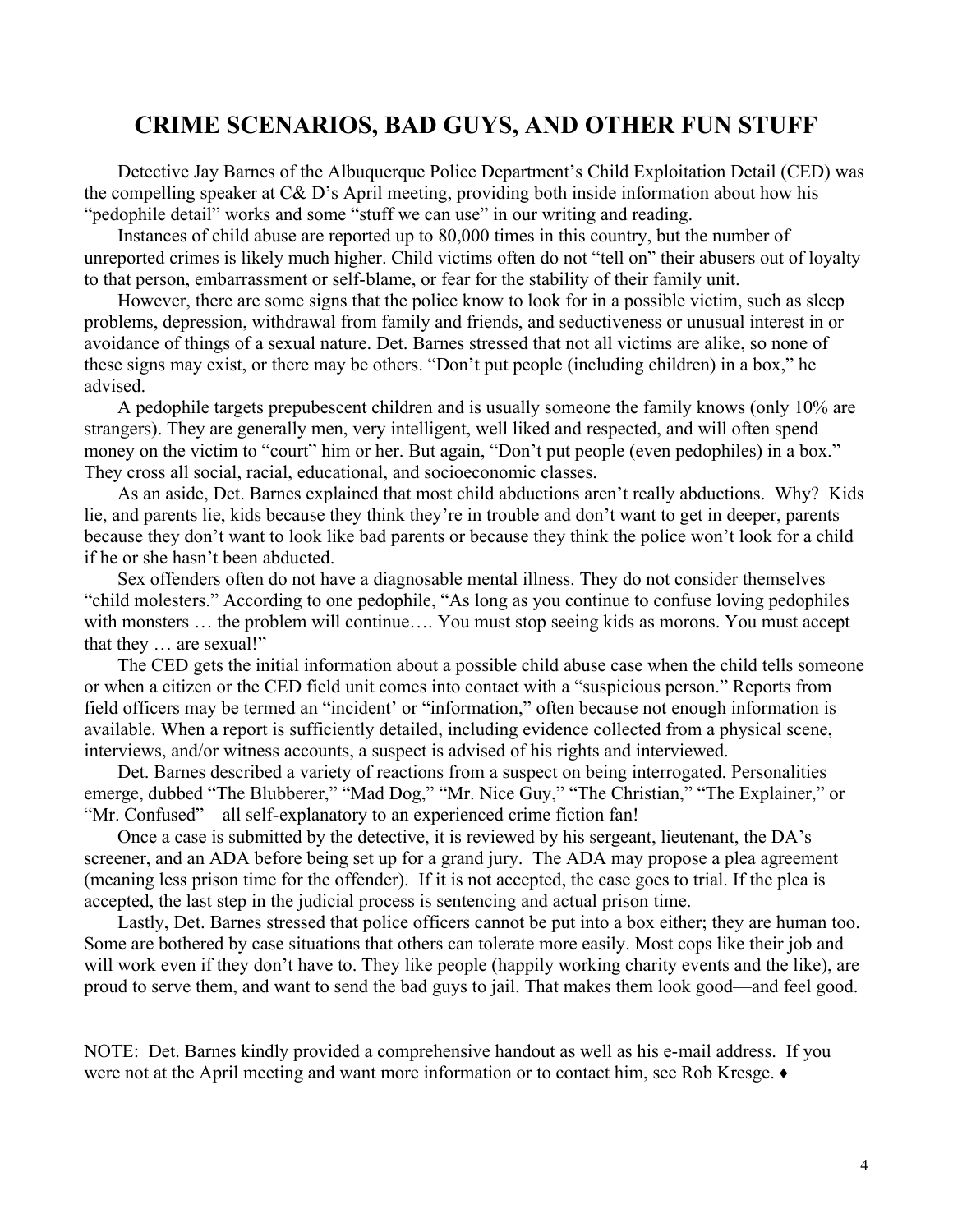The Albuquerque Croak & Dagger chapter of Sisters in Crime welcomes mystery fans, readers, and writers who want to enjoy felonious fun, absolutely criminal companionship and sensational speakers.

June's speaker will be Michael McGarrity, who will speak on the topic, "The Importance of Place" on Tuesday, June 24 at 7 p.m.

Michael McGarrity has published numerous bestselling and award-garnering novels, including his debut novel *Tularosa*, which was nominated for an Anthony Award, a Dilys Award and a Spur Award from the Western Writers of America. *Serpent Gate*, the third novel in the Kevin Kerney series, was a Booklist top-ten crime novel of 1998-1999. *Under the Color of Law* garnered kudos as a Top 10 bestseller list for 2001 of the Independent Mystery Booksellers Association.

McGarrity's career in criminal justice includes work in corrections, law enforcement, security, police officer training, and serving as an expert witness to the court. He also has served as an instructor at the New Mexico Law Enforcement Academy, an investigator and caseworker for the Public Defender's Office, and an investigator for a state government agency.

McGarrity holds a Master's Degree in Clinical Social Work and was responsible for reestablishing mental health services for the New Mexico Corrections Department after the infamous prison riot of 1980, creating schoolbased counseling services for children and youth, setting-up intensive therapy programs for patients with serious mental disorders, and developing halfway houses and residential treatment programs for drug abusers and felons released to the community.

He has been on the faculty of several colleges and universities, teaching courses in psychology and counseling, functioning as a field supervisor for undergraduate and graduate clinical social work students, and as a college instructor within the New Mexico prison system.

He lives in Santa Fe with his wife and college sweetheart, Emily Beth (Mimi).

**Check Out the Croak & Dagger Website for all your Croak & Dagger information needs.** www.croak-and-dagger.com

- Upcoming Programs
- 2008 Meeting Schedule
- Membership Form
- Speakers Bureau
- Links to Mystery Websites  $&$  W ebsites for Your Favorite Croak & Dagger Authors
- *The Nooseletter* Archive

Sisters in Crime was founded in 1986. *The purpose of Sisters in Crime shall be ³to combat discrimination against women in they mystery field, educate publishers and the general public as to the inequities in the treatment of female authors, raise the level of awareness of their contribution to the field, and promote the professional advancement of women who write mysteries.´*

# *Your Board*

President – Rob Kresge *rkresge777@comcast.net*

Vice President – Penny Rudolph *penny3938@comcast.net*

Secretary/Treasurer – Cheri Stow *cheri3j@yahoo.com*

Programs/Publicity – Ruth Jimenez *rcbrojim@yahoo.com*

Membership - Jonathan Sacks *jsacks@pobox.com*

Website Technical Support - Sarah Schwartz *schwartzse@comcast.net*

> Nooseletter Editor - Linda Triegel *ljt23@earthlink.net*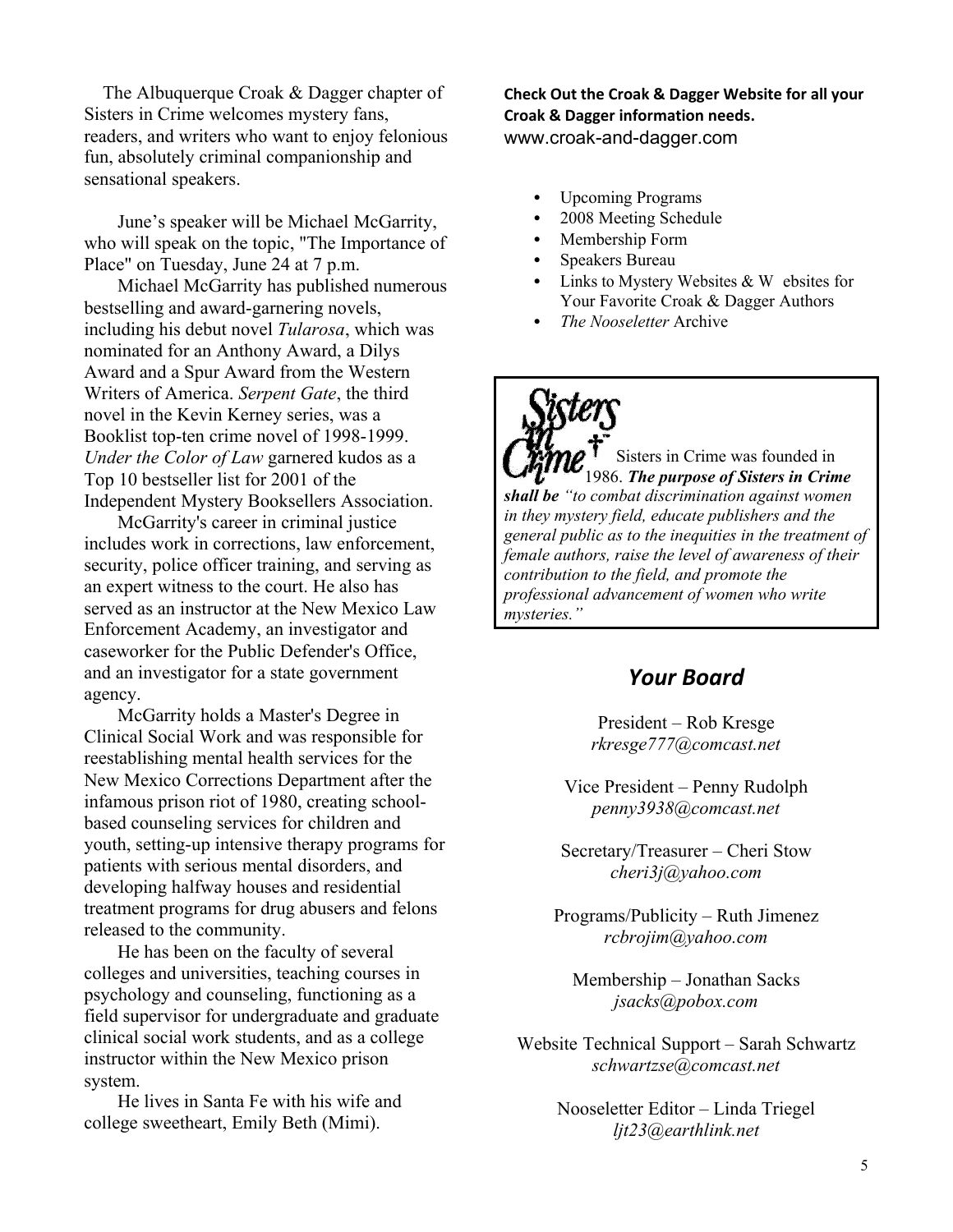#### The Cairn of Albertys

*Travels in Syria and the Holy Land* by John Lewis Burckhardt. BiblioBazaar, 2006, 578 pp, \$19.95 (TP)

 Readers of novels expect accurate research, be it about Tutankhamen, Tolkien, or Texting. Writers of historical fiction especially value primary sources, material written by someone living at the time of their story's era.

 An excerpt in the Jan/Feb 2008 *Biblical Archaeology Review* related an incident from John Lewis Burckhardt's *Travels in Syria and the Holy Land*, published in 1822. The passage details the restitution price to a Bedouin tribe in Sinai, following the murder of one member. The man was a robber killed in self-defense by the potential victim, yet Bedouin law required that a fine be paid in order to waive the right of retaliation.

 Swiss-born Burckhardt was raised in Germany, traveled to England, and was hired by the African Association to explore Arabic Africa. The 22-year-old studied Arabic and medicine at Cambridge and put himself through rigorous physical hardships in preparation for whatever lay ahead; the last six Association explorers had vanished without a trace!

 In 1809 Burckhardt was at Aleppo in northern Syria, then under the Ottoman Turkish Empire, as was all the Middle East. He dressed as a Muslim and called himself Sheikh Ibrahim Ibn Abdullah. So complete was his disguise that he traveled to Mecca and remained undetected for three months as a pilgrim-beggar. After three years in Syria he traveled toEgypt, Nubia, Arabia, and Mt. Sinai. He rediscovered Petra, the Nabataean tomb-city carved from sandstone cliffs, now in Jordan and a popular tourist stop.

The BiblioBazaar edition—without maps—is a reprint of the book. (A somewhat worn original is available for \$1,900!) A 19-page preface by William Martin Leake, Acting Secretary of the African Association, gives background about Burckhardt's itinerary. The book's six sections and Appendix cover journals that describe the area from Syria to the Sinai during the years 1810 to 1816.

 Burckhardt was a meticulously observant writer, the bane of some sections, which tediously describe the number of hours from one wadi or mud-poor village to another. The Cairn admits to skip-reading in places, yet fascinating passages tell of communities where Muslims, Druze practitioners of Islam, Greek Orthodox or Latin Christians, Arabs and Bedouin live in harmony with one another. Descriptions abound of life in the Jewish quarter of Tiberias, a joyous tribal wedding, the unstinting hospitality provided to strangers, and the Turkish system of governing through local Pashas, who collect four main taxes: those levied on each village for the quartering of soldiers; as tribute to marauding Arabs, and "extraordinary collections" demanded by the Pasha at his pleasure.

After a bit of reading, the explorer's route can be traced on a modern map. Ancient-modern names such as Izra-Ezra; Szaffad-Safad, Tabaria-Tiberias, and Szalt-Salt provide clues to his route. *Travels* is a first-hand account of Middle Eastern lands on the cusp of the colonial age—Napoleon dined at Nazareth before withdrawing French troops—and still critically in today's headlines.

 The fine for that killing? Two camels were assessed as the fair value of a tribesman's life. $\bullet$ *Valere*... Be in good health!

²Albert Noyer *(www.albertnoyer.com)*

**Perfection** by Walter Satterthwait. St. Martin's Minotaur, 2006, 327 pp, \$24.95 (HC).

I started reading Walter Satterthwait's mysteries before I moved to New Mexico and enjoyed his Santa Fe series. Lately, I've became even more enamored of his historical mysteries (*Escapade, Masquerade,* and *Cavalcade*) featuring real historical figures like Arthur Conan Doyle, Harry Houdini, and a hilarious Earnest Hemingway. So when a friend lent me *Perfection*, I jumped right in, despite its modern day Florida setting and a serial killer plot.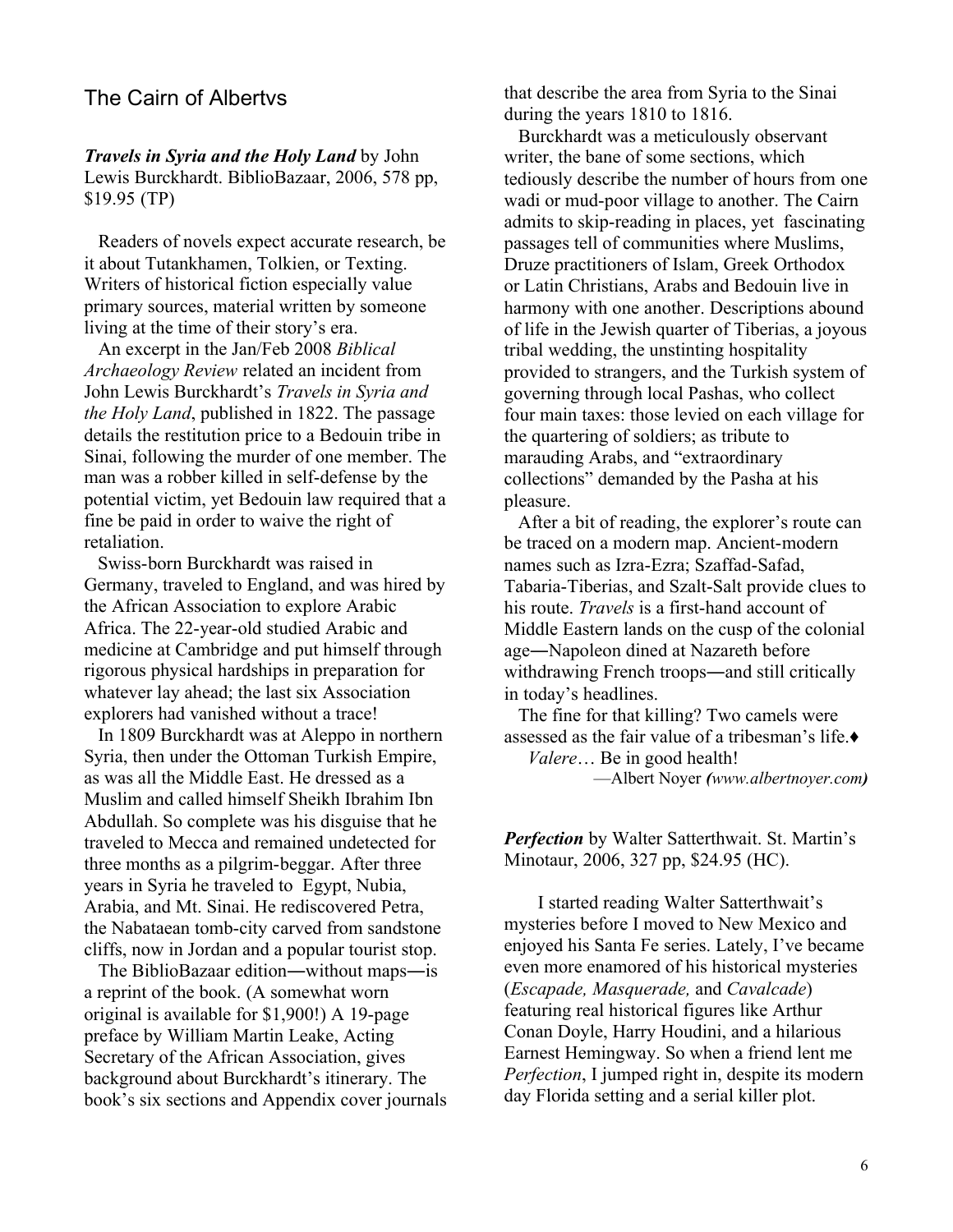I'm getting really tired of serial killers. I don't know why they're so prevalent in fiction, including TV dramas like *Criminal Minds*, when they are (fortunately) so rare in real life. Whatever happened to the whodunit? Oh, wait, that's *Masquerade*, *Escapade*, etc.).

The serial killer in *Perfection* preys on fat ladies...beg pardon, "women of size" (a very PC Greek-American female cop keeps her partner, of the old hard-drinking school, in line). He kills them and starts trimming off the fa...flesh so as to make them look "perfect." Yuck. This hits way too close to home.

Still, Satterthwait's narrative moves along briskly, and a reader can get really caught up in it (even when this reader was analyzing the action and dialogue to try to figure out how exactly he *does* that). All the characters, major and minor, are well drawn, the viewpoint more or less equally divided between Det. Sophia Tregaskis and old warhorse Det. Frank Fallon, a technique the author perfected in his historicals, which featured a couple of Pinkertons. The familiar setting is Gulf-coast Florida, an area I know from many family vacations when I was a child.

All that keeps *Perfection* from perfection is the ending, which is really over-the-top. Possible but not particularly plausible. But then, we're dealing with serial killers here; what did I expect.  $\bullet$ 

²Linda Triegel (*ljt23@earthlink.net*)

#### *Old Friend from Far Away* by Natalie Goldberg. Free Press, 2007. (HC)

Natalie Goldberg, author of *Writing Down the Bones*, gives writers a new practice guide for writing memoirs. She has taken her original idea of the practice of writing and applied it to writing the memories of one's life.

Don't think you can remember? Natalie finds ways to bring up the forgotten past. Little things that happened long ago are prodded up from childhood and forward. Natalie tells the writer how you don't have to unfold an entire life's history from day one, but rather lets the writer's own mind pick and choose a moment in time. To quote one of Natalie's great lines of wisdom, "It's like combing the ocean, calling up an abyss—you don't know what you will receive<sup>"</sup>

She reminds the writer to use all of the senses when recalling and writing, and gives ways to do that. Then, for encouragement, she includes examples of published memoirs and says to read them aloud, "... listening with your whole body, with your heart and the hairs on your arms and the small toes of your feet." What a wonderful way to describe how to really burrow deep inside of oneself for a true listening experience.

She gives so many short easy exercises that I wanted to do them all at once. But I restrained myself to writing only three or four at a time. Most of these quickly went into the trash, but now and then, a descriptive sentence or paragraph would stand out from that long suppressed memory, and I would think, *Where did that come from?* From this I found a little treasure to keep for future writings.

This is a well thought-out book to help any writer, and don't think you have to be writing a memoir to learn from these exercises. The powers of observance and description are working well here. The little phrase that comes out of your inner mind might surprise you too.  $\triangleleft$ ²Cheri B. Stow (*cheri3j@yahoo.com)*

# **ROB¶S RANDOM SHOTS**

#### **May Case File Number One**

*Faded Coat of Blue* by Owen Parry. Avon Books, 1999, 334 pp (HC)

A pair of choice historical mysteries this time, both revolving around the Civil War. *Faded*  Coat is the first of Owen Parry's Abel Jones series. His sleuth is a wounded officer, veteran of First Bull Run. This book opens in late fall of 1861. "That was a dark time, that first autumn of the war. We had no victories, and few heroes. The country was impatient with Mr. Lincoln. It seemed we could not bear another blow."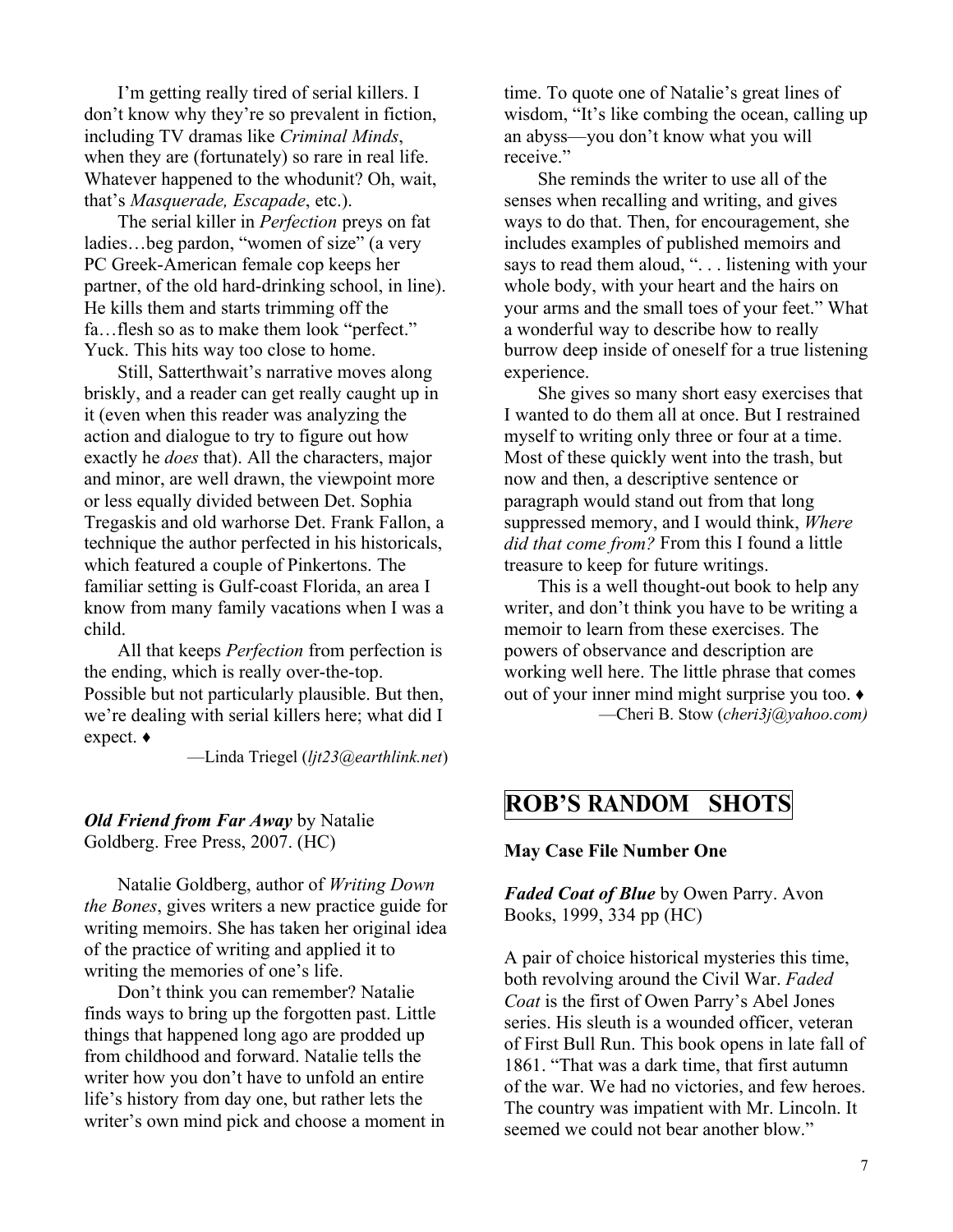Captain Abel Jones tells the story in his own words. A married Welsh immigrant, veteran of the British Army in India, he's recruited by new general-in-chief George McClellan to look into the murder of celebrity abolitionist-turned-

soldier Anthony Fowler, who has been found shot to death on the picket line of a Federal unit in northern Virginia, close to Washington.



Jones must travel to the young man's home in Pennsylvania to interview his mother and her servants.

He finds several discrepancies at the murder scene: Fowler was not a member of this unit, but was, like Jones, on logistics staff in Washington. Sentries heard no shots fired that night. The bullet passed through Fowler's body, but his overcoat has no holes in it. Several suspicious characters emerge: shady businessmen who may be war profiteers, Jones's fellow officer friends, scions of wealthy Philadelphia families.

Parry does a masterful job of describing Washington at this time as a teeming cesspool of squalor, vice, and corruption. He faces opposition from superiors, old Army friends, and local thugs. In the end, he solves the case, not to McClellan or Lincoln's satisfaction, but the President persuades him to become a special agent to investigate cases in the wartime Army.

I loved this book, but I'm glad I didn't read it before completing my own Civil War spy novel. Too many coincidences. Like Parry, my male protagonist is a captain with a limp, but wounded at Shiloh. In the course of his work, Jones meets LaFayette Baker, my protagonist's superior. Finally, both are promoted to major at the end of the novel by the President himself, Jones in 1861, my Walter Bates in 1865. It turns out we used many of the same literary resources, but Parry's depth of description vastly outclasses my six or eight chapters set in wartime Washington. I plan to follow Abel Jones through the rest of the war. Hope he makes it.  $\triangleleft$ 

²Rob Kresge (*rkresge777@comcast.net*)

**Key:** PB = Paperback  $TP = Trade$  paperback HC = Hardcover

#### **May Case File Number Two**

*Gunshy* by Louise Titchener. Hard Shell Press, 161 pp (TP)

The French and Indian War of 1756-1763 and the American Revolution have both had their public turns as "The War That Made" America." But it's the Civil War that made modern America. Industrialization, isolation of the South, economic disparities, robber barons, and racism all have their roots there. And this is nowhere more evident than in Louise Titchener's short novel.

The title makes you think "Western," since it has been used for Western movies. But this book is set in 1882 Baltimore, like Parry's Philadelphia and Washington, a city greatly affected by the recent conflict. In fact, everyone we meet is, if not a veteran, then the widow or other survivor of the war.

The novel begins with the collision of a runaway railroad car with another that leaves three prominent Baltimoreans dead. That incident, and the investigation into whether it was really an accident, leads to the main plot of the novel, an impending sense of dread as President Chester Arthur comes to town for a great Grand Army of the Republic reunion. Baltimore, the major city of border state Maryland, was and remained a hotbed of Southern sympathy. Union veterans are not the only former soldiers gathering for the event.

We are introduced to protagonist Oliver Redcastle (I love the name), a former Union sharpshooter and ex-Pinkerton detective, hired by the city to take out a kidnapper of children in a hostage situation. He does so and returns to his daughter Chloe and dreams of setting up some sort of business. In short order, Oliver is hired to look into the railroad accident and meets Mrs. Hannah Kinchman, a war widow who wants to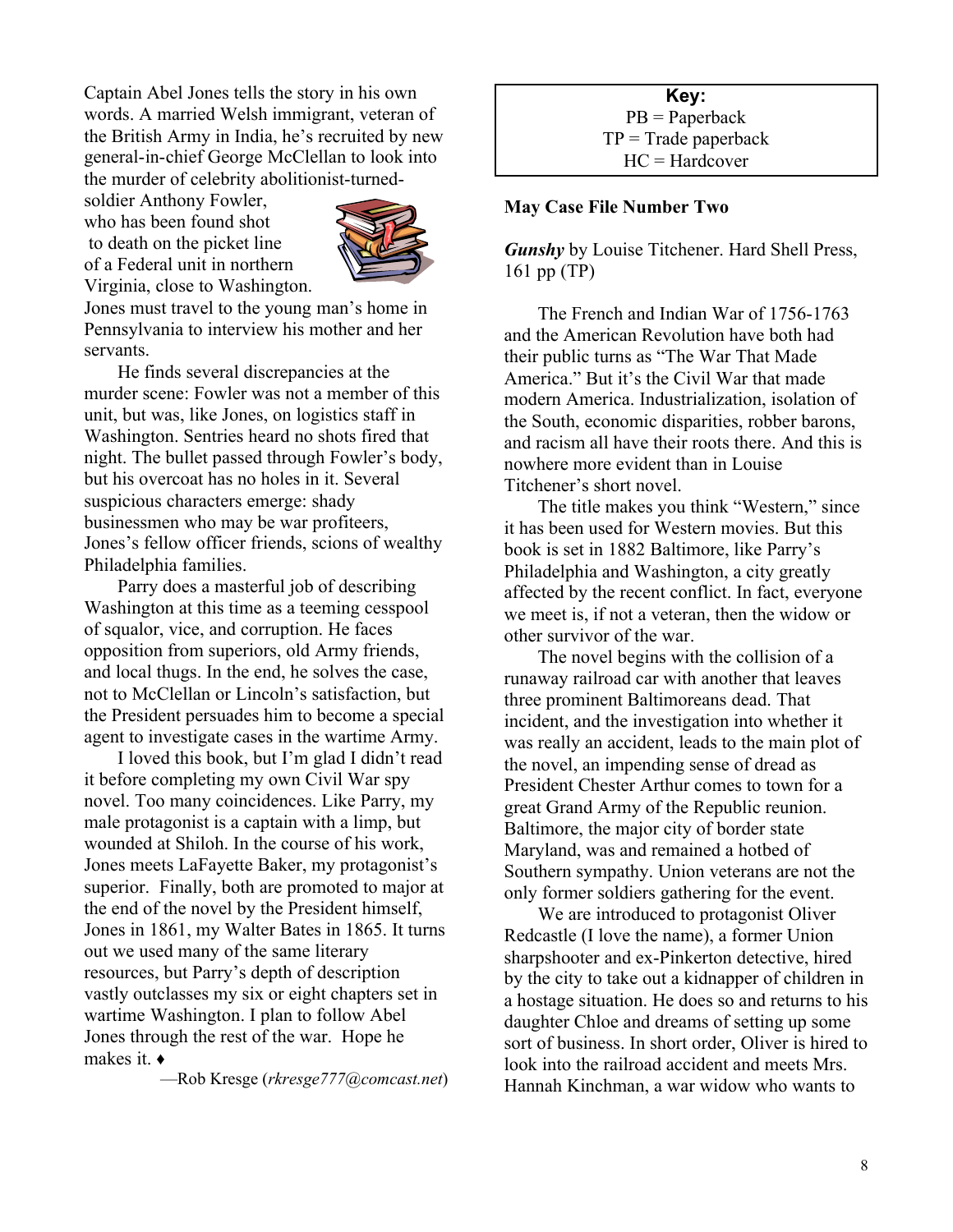become a Pinkerton on Oliver's recommenddation. He refuses to endorse her, but with her help is able to penetrate a thicket of red herrings to determine why the men were killed and what part it plays in the upcoming Presidential visit.

Titchener's mastery of historic Baltimore is both exceptional and expected. Author of more than forty novels in a variety of genres, she lives in Baltimore. Oliver and Hannah are sympathetic protagonists, and I'm sorry that this novel is a stand-alone. I'd love to read more of their adventures  $\triangle$ 

²Rob Kresge (*rkresge777@comcast.net*)

*The Dying of the Light* by Michael Dibdin. Vintage Crime 1995, 151 pp (TP)

*The Dying of the Light* starts out as a classic Agatha Christie whodunit—but that only lasts through page 1. When you get to the parade of typical characters-The *Times*-reading Colonel, the wealthy invalid widow, the Jewish financier  $\equiv$  -on page 2, you begin to realize that this is not your typical drawing room mystery. Maybe it was the introduction of the corned-beef billionaire.

The sleuths are a pair of elderly Miss Marples, Rosemary Travis and her bosom buddy Dorothy Davenport, who is somewhat less quick-minded than her friend but is happy to go along with Rosemary's imagined crimenovel scenarios as a distraction from her unhappy lot.

When Dot dies halfway through the story, Rosemary realizes with a shock that she was murdered, and she goes to extremes to convince a skeptical police Inspector Jarvis that this is so. Jarvis, taking one look at the denizens of Eventide Manor, is more inclined to classify the lot of them as loonies, but Rosemary finally convinces him to take a longer look at the brother and sister duo who run the manorturned-nursing-home—or are running it into the ground.

This still sounds like a typical whodunit, but believe me, the twists and turns have only incidentally to do with who did it, even though

Rosemary's deductions follow all the rules and cleverly implicate, one by one, all the suspects in the case. The reader sees well before the end, which is both sad and sweet, that Rosemary's and Dot's plotting the perfect logical and rational mystery is simply a way to keep the chaos and cruelty of their lives at bay.

*The Dying of the Light* is a satire, but also an affectionate homage to the genre.  $\bullet$ ²Linda Triegel (*ljt23@earthlink.net*)

# *Noose News*

Judith van Gieson, the author of 8 mysteries in the Neil Hamel series (published by HarperCollins) and 5 in the Claire Reynier series (Signet) reports that she will be teaching two crime writing workshops this summer.

**Characterization in Crime Fiction** will be taught at the Taos Writers Conference at the Sagebrush Inn July 13-19. It's an intermediate workshop limited to 12 writers that will focus on creating unforgettable characters and integrating them into suspenseful and compelling plots. Students will be asked to submit samples of their work for discussion.

She will also be teaching an **Intensive Workshop in the Crime Novel** in Albuquerque the week of August 18. This class will workshop 300-page manuscripts and will be limited to 6 people. This is for writers nearing completion of a crime novel and interested in polishing and preparing the manuscript for submission to editors and agents. Particular attention will be paid to elements essential to successful crime fiction: plotting, pacing, revealing critical information about solving the crime, creating suspense, and building to an exciting and satisfying climax. "I taught a similar workshop in Taos last summer and found the feedback to be very helpful to the students."

For more information, go to Judith's website (*www.judithvangieson.com*) or e-mail her jvg24@aol.com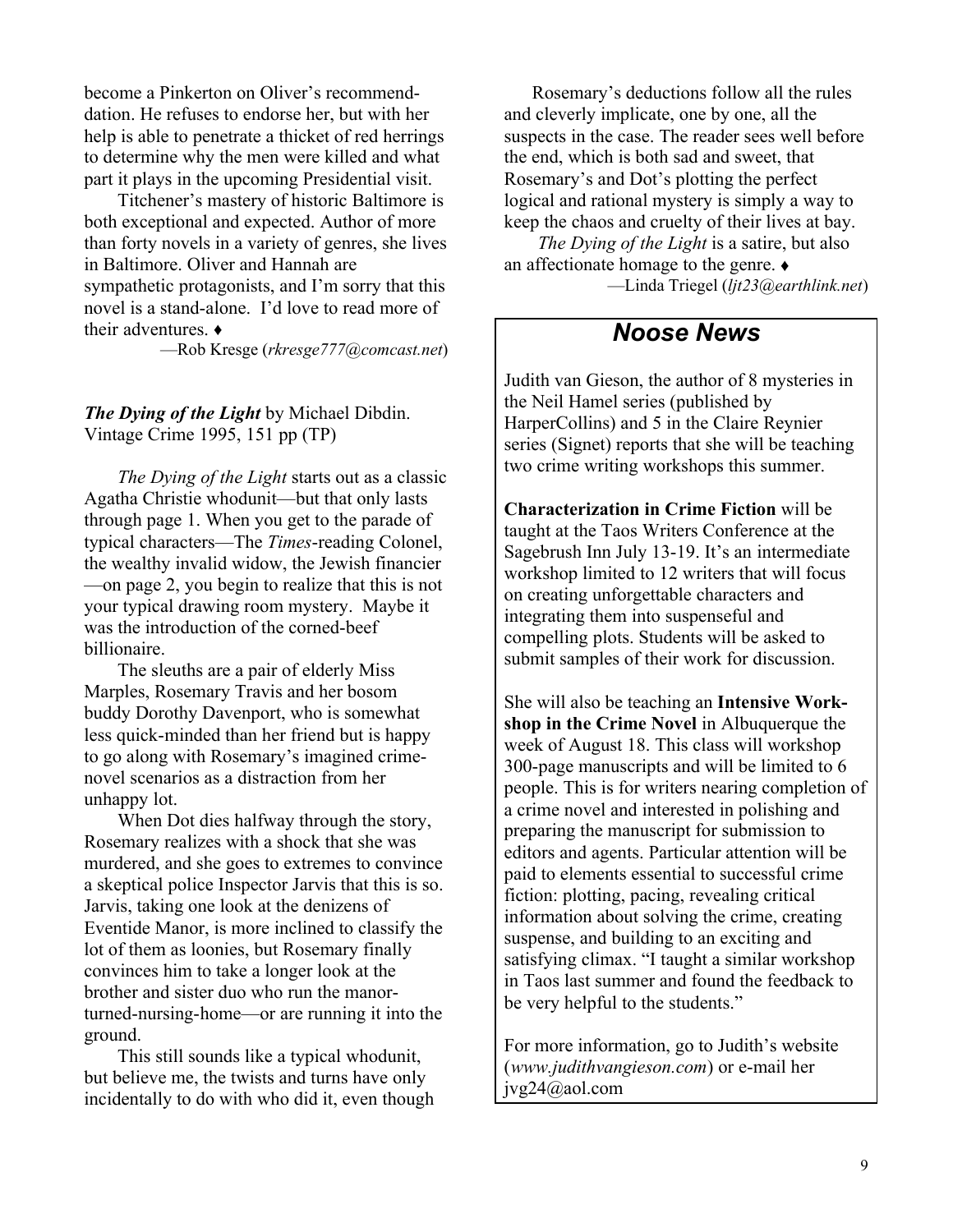# 2008 MEETING DATES-  $\mathcal{L}_\text{max}$

Tuesday, May 27, 7:00 p.m. Tuesday, June 24, 7:00 p.m. Tuesday, July 22, 7:00 p.m. Tuesday, August 26, 7:00 p.m. Tuesday, September 23, 7:00 p.m. Tuesday, October 28, 7:00 p.m. Tuesday, November 25, 7:00 p.m. December TBA

#### **Meetings are free to the public.**

 Unless otherwise noted, meetings are held every fourth Tuesday of the month, at 7:00 p.m., at the James Joseph Dwyer Memorial Police Substation, 12700 Montgomery Blvd. NE, one block east of Tramway. (If the substation lot is full, there is more parking available just below the substation, accessed via a driveway below the substation on the right.)

Check our Web site, *www.croak-and-dagger.com*, for schedule changes.

# **Summary of Findings**

The *Nooseletter* is the internal organ of the Croak & Dagger chapter, Albuquerque, of Sisters in Crime (SinC). Opinions expressed herein are those of the authors and editors.  $\triangleleft$ 

#### **Nooseletter Submissions**

*Croak & Dagger* friends are encouraged to contribute articles, reviews, and essays on aspects of mystery writing *and* reading for publication consideration. Information on relevant conferences or events is also welcome. Especially let us know if you have published a new book or story, or have an upcoming local author event. (Unbridled enthusiasm for your own mystery book is encouraged here.)

**Length:** Articles should average 500 words, but short items are also welcome.

**Deadlines:** Publication is every other month, starting in January. Submission deadlines are the 15th of the month prior to publication: Feb 15, April 15, June 15, Aug 15, Oct 15, and Dec 15.

**The Living and the Dead:** As a general policy, articles and information should focus on living authors rather than dead ones, but that's not set in concrete shoes. Articles about specific historical development of the crime-mystery writing genre, for example, would be welcome.

**Submissions:** Please submit via e-mail to *newsette@earthlink.net*, with "Nooseletter" in the subject line.

The *Nooseletter* is distributed to all members electronically.  $\triangleleft$ 

²*Linda Triegel*

COPYRIGHT © OF MATERIAL PPUBLISHED HERIN REMAINS THE PROPERTY OF INDICIDUAL CONTRIBUTORS. NO PART OF THIS PUBLICATION MAY BE REPRITED WITHOUT PERMISSION FROM THE AUTHOR(S).



Still not a member

of Sisters in Crime?

\$20/year brings mystery to your life! The Albuquerque Croak & Dagger chapter welcomes mystery fans who want to enjoy felonious fun, absolutely criminal companionship, and sensational speakers. Benefits of membership in the Croak & Dagger chapter include a subscription to our *Nooseletter*,

close contact with local mystery writers, and fun events with other mystery fans.

You do *not* have to be a member of the national organization to join us. Come hear our next program speaker and meet the gang. We promise to bring mayhem and murder into your life.

**Contact our membership chair, at** *contact@croak-and-dagger.com.* **Summary of The Board Meeting Minutes of Sisters in Crime, Croak & Dagger Chapter, ABQ, NM, 5 Feb 2008**